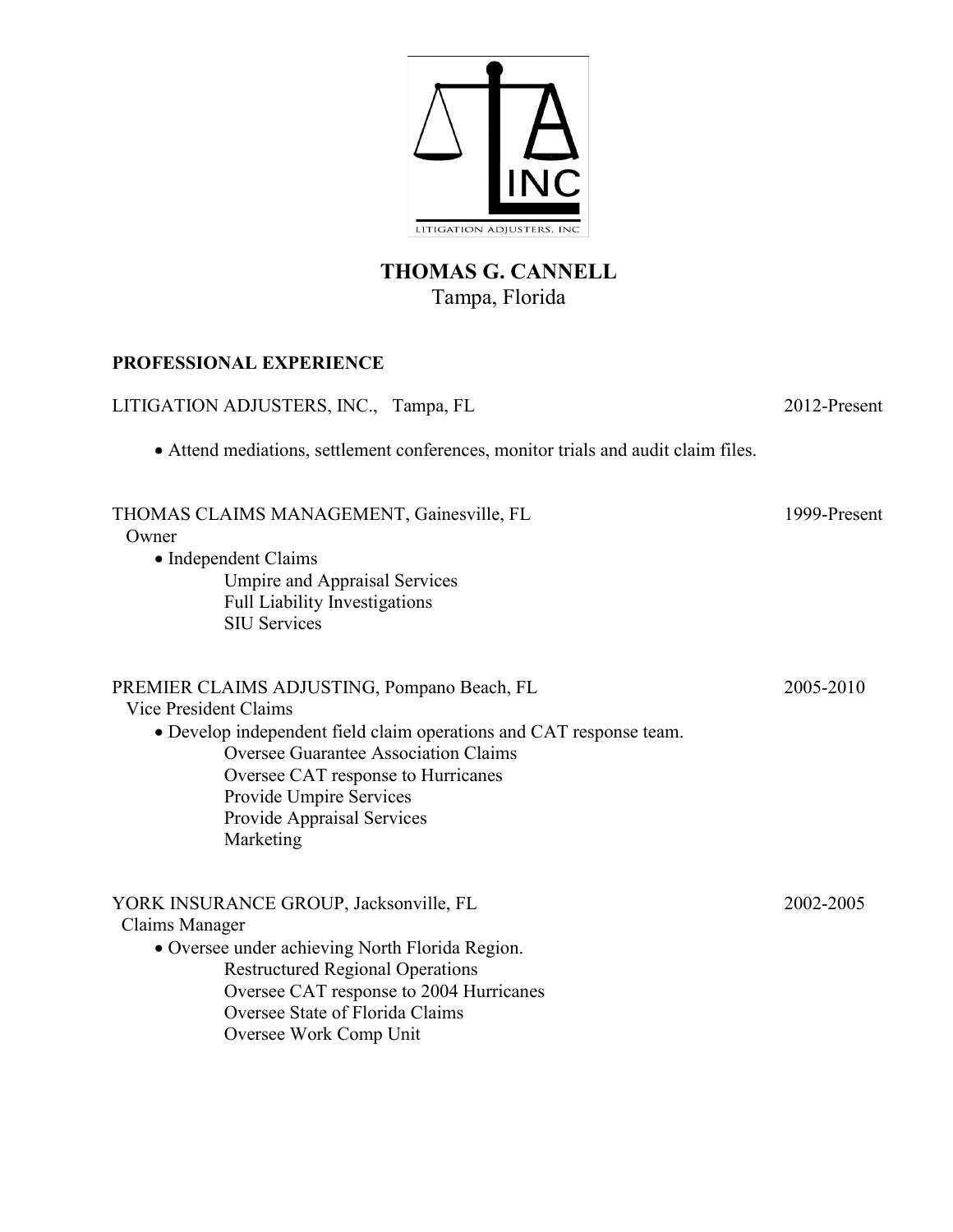

| TOWER HILL GROUP, Gainesville, FL<br>Director of Field Operations and SIU                                                                                                                                                                                   | 1999-2002 |
|-------------------------------------------------------------------------------------------------------------------------------------------------------------------------------------------------------------------------------------------------------------|-----------|
| • Create and develop staff field claims operation. Create and develop<br>Special Investigation Unit (Fraud).<br>Coordinated field CAT group (Hurricanes)<br>Developed Fraud Awareness Program<br>Instructor in training classes<br>Developed vendor program |           |
| AIB INSURANCE GROUP, Miami, FL<br>Vice President and General Manager                                                                                                                                                                                        | 1996-1999 |
| • Oversee entire claims operations, property, and casualty<br>Manage 93 claims employees<br>Develop claims procedures and systems<br>Stabilize severity numbers Auto and PIP<br>Oversee JUA unit and State Audits<br>Coordinate MIS reporting methods       |           |
| RESTAURANT OWNER, Canton, Ohio                                                                                                                                                                                                                              | 1992-1995 |
| • Assumed control of family business due to illness in family.<br>Award winner Pro Football HOF weekend                                                                                                                                                     |           |
| WESTERN RESERVE GROUP, Wooster, OH<br>Vice President and Executive Vice President                                                                                                                                                                           | 1986-1992 |
| • Responsible for Operations and direct report for all Department Heads.<br><b>Executive Management Team</b><br><b>Board Reports</b><br><b>Finance and Ratings</b><br>Marketing and Agency Advisory Board<br>Planning and Development<br>Public Speaking    |           |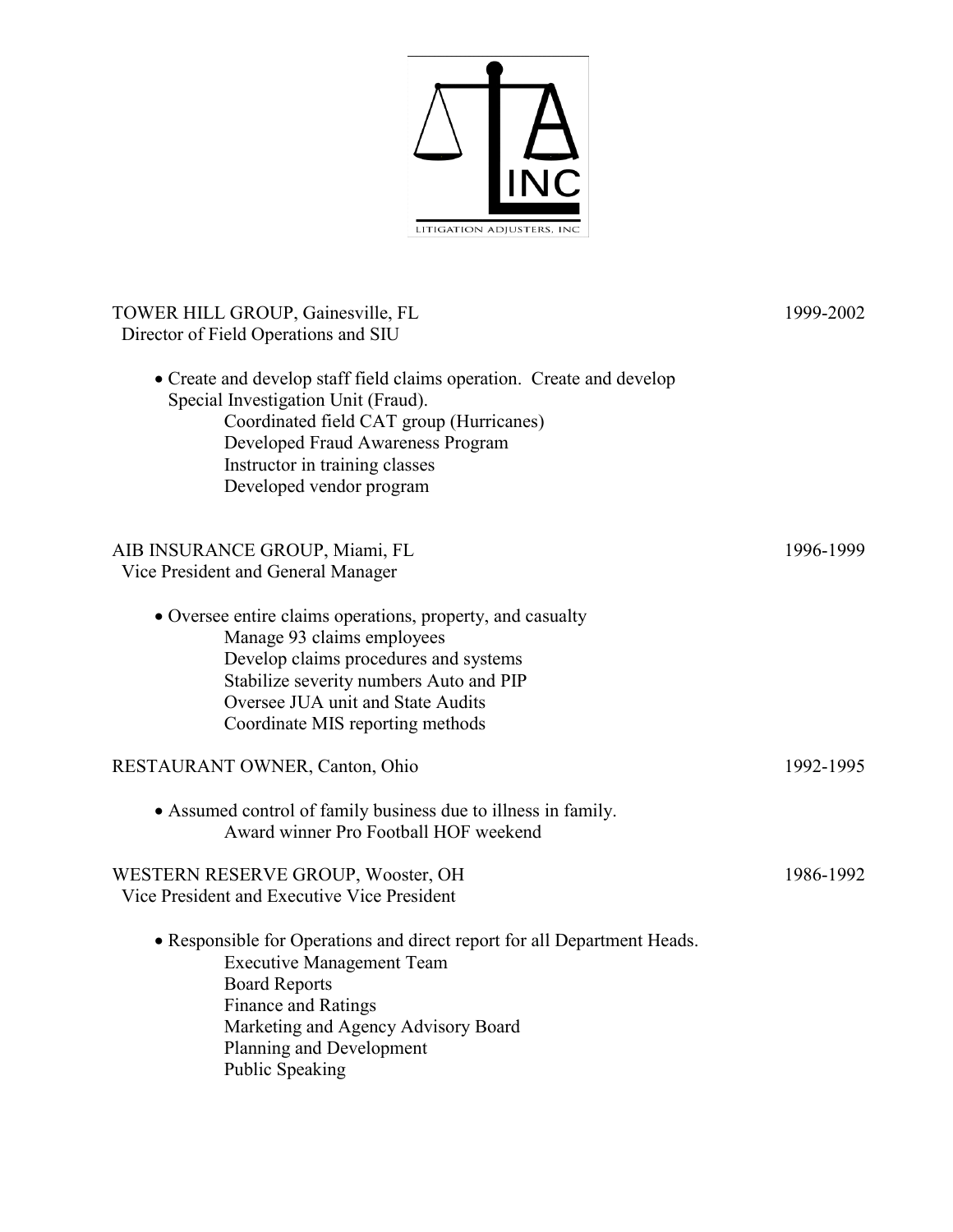

#### OHIO DEPARTMENT OF INSURANCE, Columbus, OH 1983-1986 Deputy Director

• Directed the Policyholder Service and Enforcement Divisions. Processed 15,000 plus consumer insurance complaints Assisted in creating a Fraud Division Investigated Agent Licensing Irregularities Created emergency field CAT office Tornado of 1985 Public Speaker representing Department of Insurance Serviced all public complaint inquiries Supervised 63 employees Legislative Liaison Chaired Task-force on Fraud Revamped Licensing Program OHIO CASUALTY, Canton, OH 1976-1983 Field Claim Representative • Largest territory in NE Ohio. Complete handling of property and Casualty claims from inception through litigation. Created storm office Tornado of 1982.

## KEMPER INSURANCE, Akron, OH 1971-1976 Claims Adjuster • Basic property and casualty inside adjuster. Recorded Statements and Investigations

Subrogation Property Negotiation Basic and Advanced Training Schools Fire School